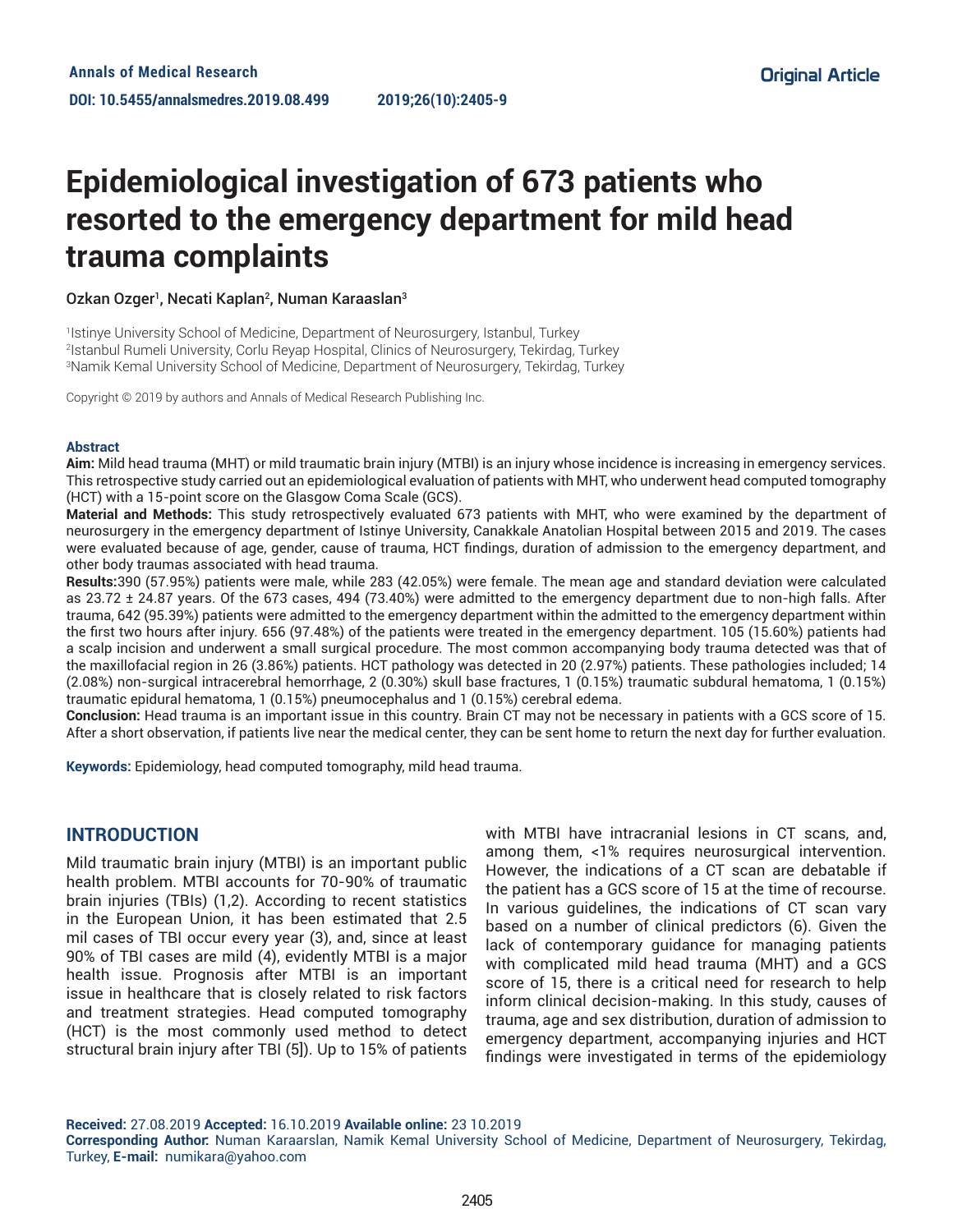of head trauma patients admitted to the emergency department of Canakkale Anadolu Hospital.

# **MATERIAL and METHODS**

This study retrospectively evaluated 673 patients with MHT who were admitted to the emergency department of Canakkale Anadolu Hospital between 2015 and 2019 and were evaluated by the department of neurosurgery. Patients with HCT and a GCS score of 15 were included in the study. Canadian CT Head Rule (CCHR) criteria were used to detect all intracranial injuries after MHT. The cases were evaluated based on age, gender, cause of trauma, hospital admission time, HCT imaging findings and other traumas associated with MHT. The results were compared with the literature. No age limitation was made in this study.

## **RESULTS**

390 (57.95%) patients were male, and 283 (42.05%) were female (sex ratio M:F=1.38:1). Mean age and standard deviation were calculated as 23.72 ± 24.87 years. The age range was between five months and five days to 93 years. 65 (9.66%) patients were two years old and under; 181 (26.90%) patients were older than two to five years; 139 (20.65%) patients were six to 18 years old; 220 (32.69%) patients were 19 to 65 years old; and 68 (10.10%) patients were classified as 66 or older (Table 1).

Of the 673 cases examined, 19 (2.82%) were caused by falls from high places; 494 (73.40%) were caused by other types of falls; 36 (5.35%) involved traffic accidents; six (0.89%) resulted from assault; and 118 (17.54%) patients

were admitted for head trauma resulting from strikes with hard objects (Table 2).

642 (95.39%) patients were seen within the first two hours after trauma; nine (1.34%) were seen over two hours to six hours later; 12 (1.78%) were seen over six hours to 24 hours later; and ten (1.49%) were seen after 24 hours.

Six hundred fifty-six (97.48%) patients were followed up in the emergency department; 11 (1.63%) were followed up in the medical service; and nine (0.89%) were followed up in the intensive care unit (ICU). 105 (15.60%) patients had traumatic scalp injury and underwent a small surgical procedure; 59 (8.77%) had cephalic hematoma; 16 (2.38%) had abrasions; and ten (1.49%) had ecchymosis.

Accompanying traumas were maxillofacial in 26 (3.86%) patients, spinal (cervical) in 14 (2.08%), orthopedic in nine (1.34%), thorax in two (0.30%), and abdominal in two (0.30%) (Table 3).

In the HCT evaluation applied to all patients, 14 (2.08%) had intracerebral hemorrhage without surgery, 2 (0.30%) had skull base fractures, 1 (0.15%) had traumatic subdural hematoma, 1 (0.15%) had traumatic epidural hematoma, 1 (0.15%) had pneumocephalus and 1 (0.15%) had cerebral edema. In total, 20 (2.97%) patients had detected CT pathology (Table 4).

Six of these patients were female and 14 were male. Brain pathology was 2.33 times higher in males than in females. Twelve (60%) of these pathologies were in the age group for those six and over. Eight pathologies (40%) were in the age group for those five and under.

| Table 1. Distribution of patients by age groups        |            |                        |                         |  |  |
|--------------------------------------------------------|------------|------------------------|-------------------------|--|--|
|                                                        | Age groups | Number of patients (n) | Percent of patients (%) |  |  |
| 2 years and under                                      |            | 65                     | 9.66                    |  |  |
| Over 2 years - 5 years                                 |            | 181                    | 26.90                   |  |  |
| 6 years - 18 years                                     |            | 139                    | 20.65                   |  |  |
| 19 years - 65 years                                    |            | 220                    | 32.69                   |  |  |
| 66 years and over                                      |            | 68                     | 10.10                   |  |  |
| A total of 673 patients were divided into 5 age groups |            |                        |                         |  |  |

|  | Table 2. Distribution of patients admitted to emergency department according to trauma |  |  |
|--|----------------------------------------------------------------------------------------|--|--|
|--|----------------------------------------------------------------------------------------|--|--|

| Trauma                                                                                                                                                           | <b>Number of patients (n)</b> | Percent of patients (%) |  |
|------------------------------------------------------------------------------------------------------------------------------------------------------------------|-------------------------------|-------------------------|--|
| Other causes of falls                                                                                                                                            | 494                           | 73.40                   |  |
| A hard object strike to head                                                                                                                                     | 118                           | 17.54                   |  |
| <b>Traffic accidents</b>                                                                                                                                         | 36                            | 5.35                    |  |
| <b>Falling from high</b>                                                                                                                                         | 19                            | 2.82                    |  |
| <b>Assault</b>                                                                                                                                                   | 6                             | 0.89                    |  |
| The other causes of falls in our hospital (off ladder, chair, lap, bed, pushchair, at home, at school, in park and in match) are among the most<br>common causes |                               |                         |  |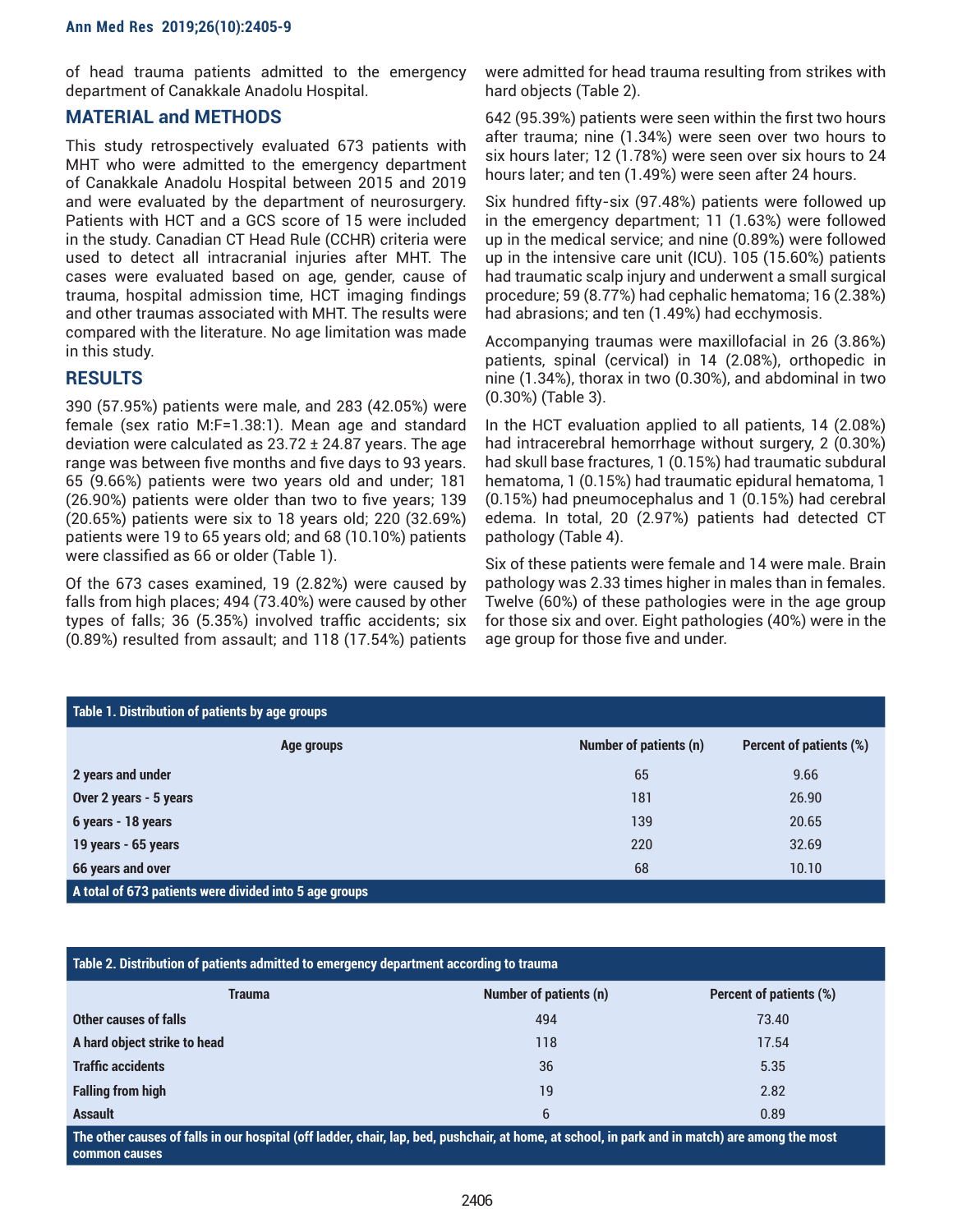| Table 3. Distribution of other accompanying traumas |                               |                         |  |  |
|-----------------------------------------------------|-------------------------------|-------------------------|--|--|
| <b>Other accompanying traumas</b>                   | <b>Number of patients (n)</b> | Percent of patients (%) |  |  |
| <b>Maxillofacial</b>                                | 26                            | 3.86                    |  |  |
| <b>Spinal (cervical)</b>                            | 14                            | 2.08                    |  |  |
| <b>Orthopedic</b>                                   | 9                             | 1.34                    |  |  |
| <b>Thorax</b>                                       | $\overline{2}$                | 0.30                    |  |  |
| <b>Abdominal</b>                                    | $\overline{2}$                | 0.30                    |  |  |
| <b>Total</b>                                        | 53                            | 7.88                    |  |  |

**The rate of accompanying other traumas to head trauma is 7.88%.** 

## **Table 4. Pathological HCT findings**

| <b>Pathological HCT findings</b>               | <b>Number of patients (n)</b> | Percent of patients (%) |  |  |
|------------------------------------------------|-------------------------------|-------------------------|--|--|
| Cerebral intraparenchymal hemorrhage           | 14                            | 2.08                    |  |  |
| <b>Skull base fracture</b>                     | $\overline{2}$                | 0.30                    |  |  |
| <b>Traumatic subdural hematoma</b>             |                               | 0.15                    |  |  |
| <b>Traumatic epidural hematoma</b>             |                               | 0.15                    |  |  |
| Pneumosephalia                                 |                               | 0.15                    |  |  |
| Serebral edema                                 |                               | 0.15                    |  |  |
| <b>Total</b>                                   | 20                            | 2.97                    |  |  |
| The rate of the detected CT pathology is 2.97% |                               |                         |  |  |

# **DISCUSSION**

Head trauma is an important social health problem. In some studies, the most common cause of head trauma is automobile accidents. The majority of MHT patients admitted to the emergency room in North Carolina were zero to four years old and were male. The most common cause of injury was falling (7). In a study conducted in North American hospitals, the most common injuries were caused by motor vehicles (34.7%); 20% of the patients had penetrating injuries, and the overall mortality rate was 9.0% (8). In a study conducted in a developing African country, motorcycle accidents accounted for 57% of head trauma associated with highways. The average age of the victims was 33.1. The victims consisted mainly of males, those of low socioeconomic status, and those aged 20 to 40 (9). In the present study, the mean age of the patients with a GCS score of 15 was 23.72. Among all patients admitted to the emergency department in this research, males were more prevalent than females, and other types of falls (e.g., those that were not from high places) were the most common.

In a 2002 study, 2,000 patients with MHT reported their cranial computed tomography scan findings in Curialiba, South Brazil. The mean age of the patients in the series was 30.8  $\pm$  19, and the male-female ratio was found to be 2:1. In addition, only 16.2% of patients with mild head

injury had car accidents (10). In the present study, traffic accidents (5.35%) were fewer in patients with mild head injury.

Dalbayrak et al. (11), in an article published in 2011, listed the risk factors for positive CT findings in head trauma patients: coagulopathy, loss of consciousness, amnesia, skull fracture, basilar skull fracture, old age, white race, type of trauma, severe headache, nausea or vomiting, type of subarachnoid hemorrhage, diffuse axonal injury, edema, cranial soft tissue injury, focal neurological deficiency, low GCS at baseline, and decreased GCS Emergency in the compartment and after exposure to ethanol poisoning.

A retrospective analysis, published in 2010, showed that standard 24-hour observation may not be necessary for adult patients with a single intracranial hemorrhage less than 5 mm in diameter, with no history of bleeding coagulation, intoxication or multiple injuries (12).

In a previous study, routine and emergency cranial CT scans were recommended for patients with head trauma and loss of consciousness. According to this idea, in 1992, researchers concluded that clinical observation and head radiography were insufficient to rule out intracranial lesions in MHT (13). They reported that abnormalities were seen on the initial CT scan (in 18% of patients) and (in 5% of patients) required surgery for mild head injury (14). In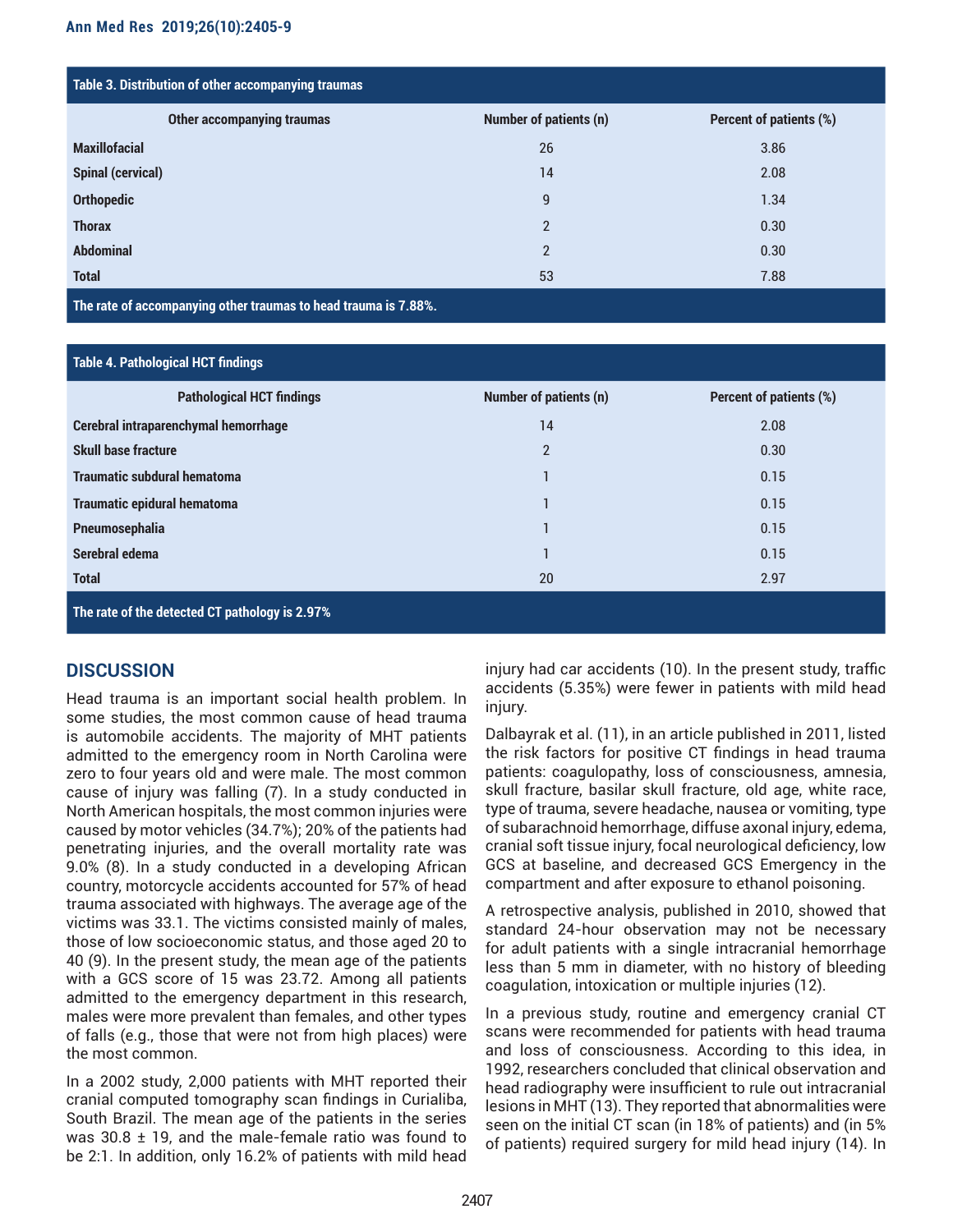### **Ann Med Res 2019;26(10):2405-9**

2018, Kauffman et al. reported the incidence of clinically significant TBI as 5.4% (15). In this present random retrospective study, the pathology rate (2.97%) was lower in brain tomography. No patient required surgery. This may be because this research did not include patients with GCS scores of 13 to 14 in the study.

Calcagnile et al. found a 4.7% intracranial pathology in brain tomography. They did not encounter any significant complications in the follow-ups of these patients (16). According to a very comprehensive study carried out in the United States, the most common cause of MTBIs was falls. The patients who went to the emergency department with MHT were most commonly aged zero to four (17). In the present research study, 246 (36.55%) patients were aged five and under.

In 2000, Haydel et al. (18) identified seven findings: headache and vomiting, age over 60 years, drug or alcohol poisoning, short-term memory loss, clavicular trauma and seizure. The presence of these findings was reported to be 100% sensitive for detecting patients with pathological HCT. Based on the clinical findings, patients with MHT who needed to undergo HCT were identified. Therefore, CT scans were not recommended for all patients with MHT (18).

Another study in Tehran showed that a large number (37%) of patients with MHT, who underwent CT scan in the emergency departments, showed no indications in those CTs; in addition, the majority (86.5%) of CT results were normal (19). HCT was normal in 353 (94.64%) of patients admitted to the emergency department due to MHT in the present study. This shows that HCT does not require hurrying. As an option, patients can be followed up in the emergency room for two hours. They can also be called to the outpatient clinic after 24 hours.

# **CONCLUSION**

In this study, the rate of the detected CT pathology after MHT was 2.97%. None of these pathologies required surgical intervention. Therefore, patients with a GCS score of 15 are in the low risk group. Neurological deterioration after MHT is rare, and there is usually no need for neurosurgical intervention. If patients live near the medical center, they can be sent home after a short observation to return the next day, and the doctor can examine them again the next day in the outpatient clinic.

## *Competing interests: None. The Authors declare that they have no conflict of interests.*

*Financial Disclosure: None.The authors certify that neither they or a member of their immediate family have funding or commercial associations (e.g., consultancies, stock ownership, equity interest, patent/licensing arrangements, etc.) that might pose a conflict of interest in connection with the submitted article.*

*Ethical approval: Permission from hospital management* 

*Ozkan OZGER ORCID:0000-0001-7257-8379 Necati KAPLAN ORCID:0000-0001-5672-0566 Numan KARAARSLAN ORCID:0000-0001-5590-0637*

# **REFERENCES**

- 1. Cancelliere C, Cassidy JD, Côté P, et al. Protocol for a systematic review of prognosis after mild traumatic brain injury: an update of the WHO Collaborating Centre Task Force findings. Syst Rev 2012;1:17.
- 2. Cassidy JD, Carroll LJ, Peloso PM, et al. Incidence, risk factors and prevention of mild traumatic brain injury: results of the WHO Collaborating Centre Task Force on Mild Traumatic Brain Injury. J Rehabil Med 2004;43:28-60.
- 3. Maas AIR, Menon DK, Adelson PD, et al. Traumatic brain injury: integrated approaches to improve prevention, clinical care, and research. Lancet Neurol 2017;16:987-1048.
- 4. Feigin VL, Theadom A, Barker-Collo S, et al. Incidence of traumatic brain injury in New Zealand: a populationbased study. Lancet Neurol 2013;12:53-64.
- 5. Albers CE, von Allmen M, Evangelopoulos DS, et al. What is the incidence of intracranial bleeding in patients with mild traumatic brain injury? A retrospective study in 3088 Canadian CT head rule patients. Biomed Res Int 2013;2013:453978.
- 6. Mishra RK, Munivenkatappa A, Prathyusha V, et al. Clinical predictors of abnormal head computed tomography scan in patients who are conscious after head injury. J Neurosci Rural Pract 2017;8:64-67.
- 7. Kerr ZY, Harmon KJ, Marshall SW, et al. The epidemiology of traumatic brain injuries treated in emergency departments in North Carolina, 2010- 2011. N C Med J 2014;75:8-14.
- 8. Champion HR, Copes WS, Sacco WJ, et al. The major trauma outcome study: establishing national norms for trauma care. J Trauma 1990;30:1356-65.
- 9. Adeleye AO, Clark DJ, Malomo TA. Trauma demography and clinical epidemiology of motorcycle crash-related head injury in a neurosurgery practice in an African developing country. Traffic Inj Prev 2019;20:211-15.
- 10. Bordignon KC, Arruda WO. CT scan findings in mild head trauma: a series of 2,000 patients. Arq Neuropsiquiatr 2002;60:204-10.
- 11. Dalbayrak S, Gumustas S, Bal A, et al. Early and delayed CT findings in patients with mild-to-moderate head trauma. Turk Neurosurg 2011;21:591-8.
- 12. Schaller B, Evangelopoulos DS, Müller C, et al. Do we really need 24-h observation for patients with minimal brain injury and small intracranial bleeding? the Bernese Trauma Unit protocol. Emerg Med J 2010;27:537-9.
- 13. Stein SC, Ross SE. Mild head injury: a plea for routine early CT scanning. J Trauma 1992;33:11-3.
- 14. Stein SC, Ross SE. The value of computed tomographic scans in patients with low-risk head injuries. Neurosurgery 1990;26:638-40.
- 15. Kauffman JD, Litz CN, Thiel SA, et al. To scan or not to scan: overutilization of computed tomography for minor head injury at a pediatric trauma center. J Surg Res 2018;232:164-70.
- 16. Calcagnile O, Anell A, Undén J. The addition of S100B